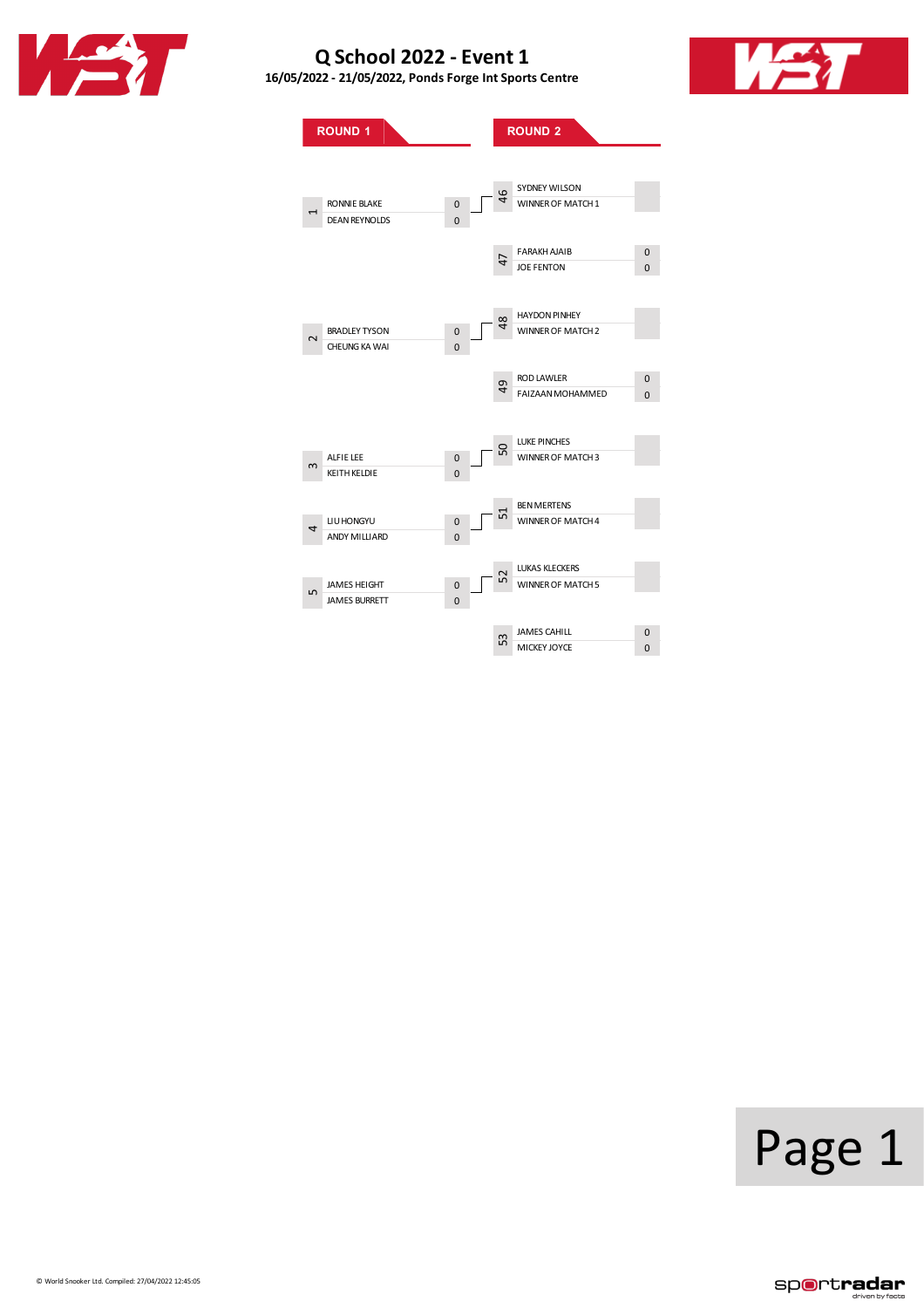





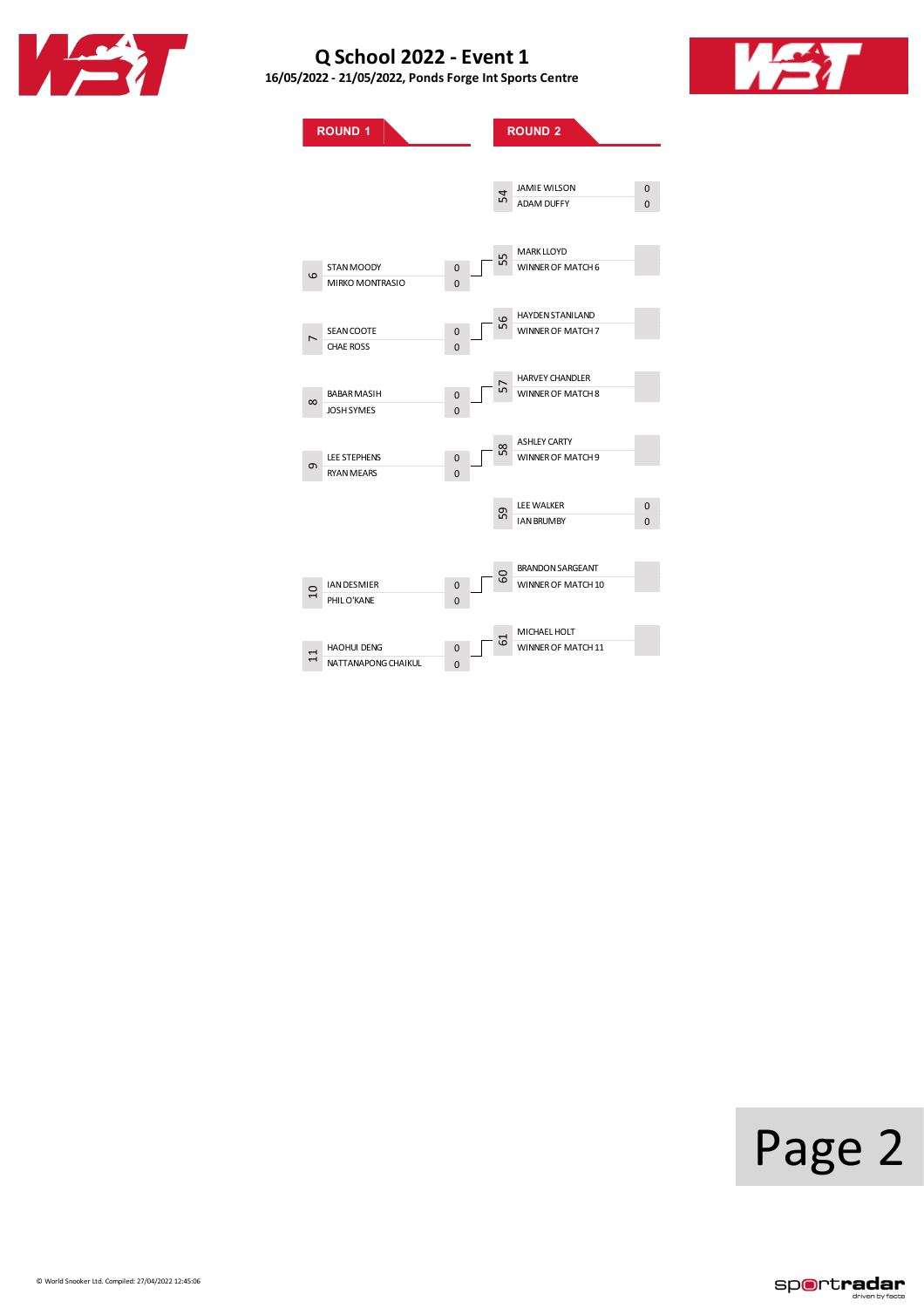

**16/05/2022 - 21/05/2022, PondsForge IntSports Centre**



**ROUND 1 ROUND 2** HRITHIK JAIN 0 BRADLEY COWDROY ABDULJAVED 0 KREISHH GURBAXANI 0 JULIENLECLERCQ 0 DIGVIJAY KADIAN 0 MATTHEW ROBERTS 0<br>STUART WATSON 0 STUART WATSON MUHAMMAD IMRAN 0 0<br>TYLER REES 0 TYLER REES JAMES LEE 0<br>ABDUL RAHEEM 0 ABDUL RAHEEM 0 RORY MCLEOD WINNER OF MATCH 12 HAMIM HUSSAIN 0<br>CHATCHAPONG NASA 0 CHATCHAPONG NASA BEN HANCORN 0 JORDAN SHEPHERD 0 PETER DEVLIN WINNER OF MATCH 13 LEESHANKER WINNER OF MATCH 14 ZHAO JIANBO WINNER OF MATCH 15 ALEX TAUBMAN WINNER OF MATCH 16 **BEN FORTEY** WINNER OF MATCH 17 12 13 14 15 16 17 62 63  $\mathfrak{p}$ 65 66 68 69

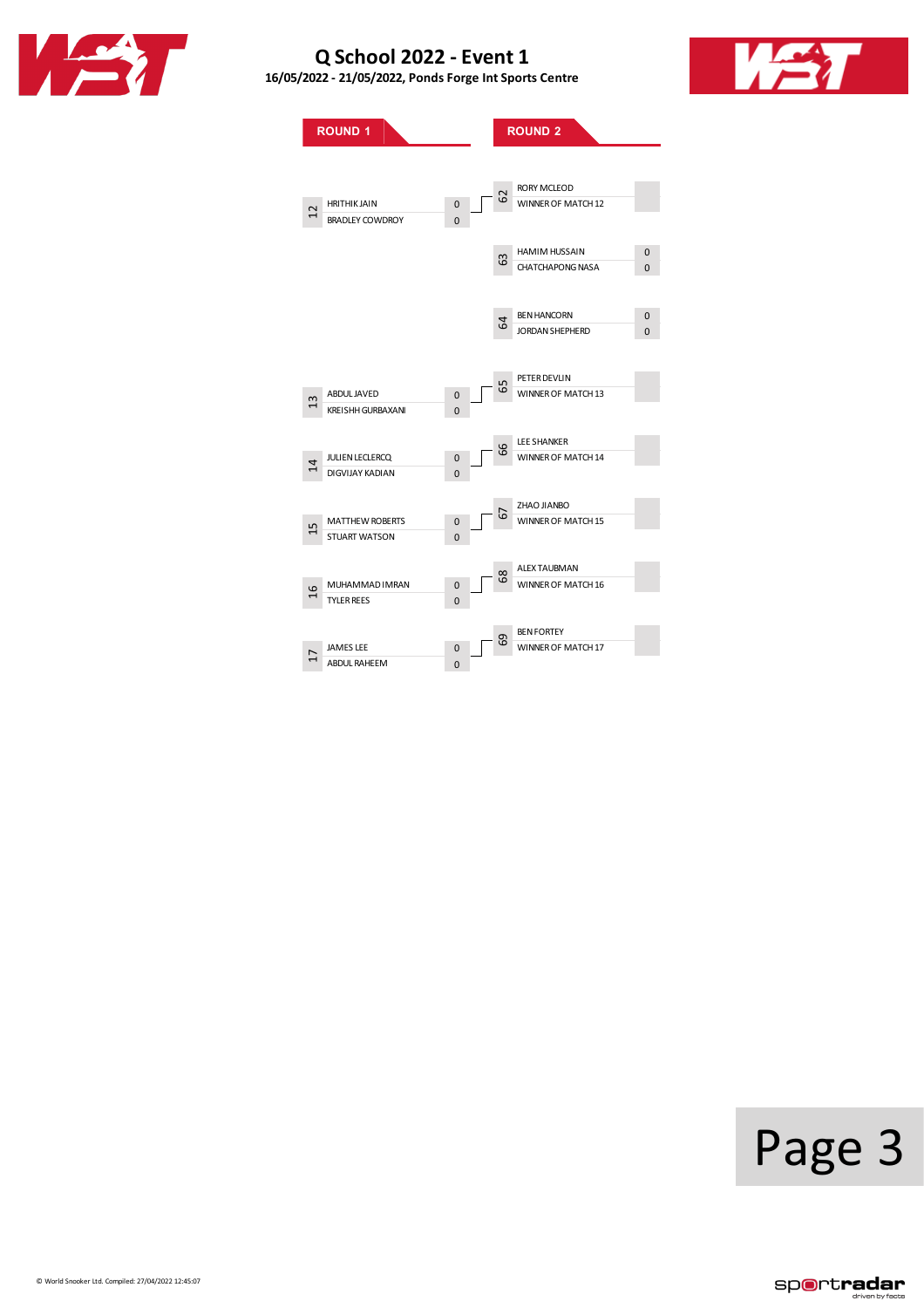





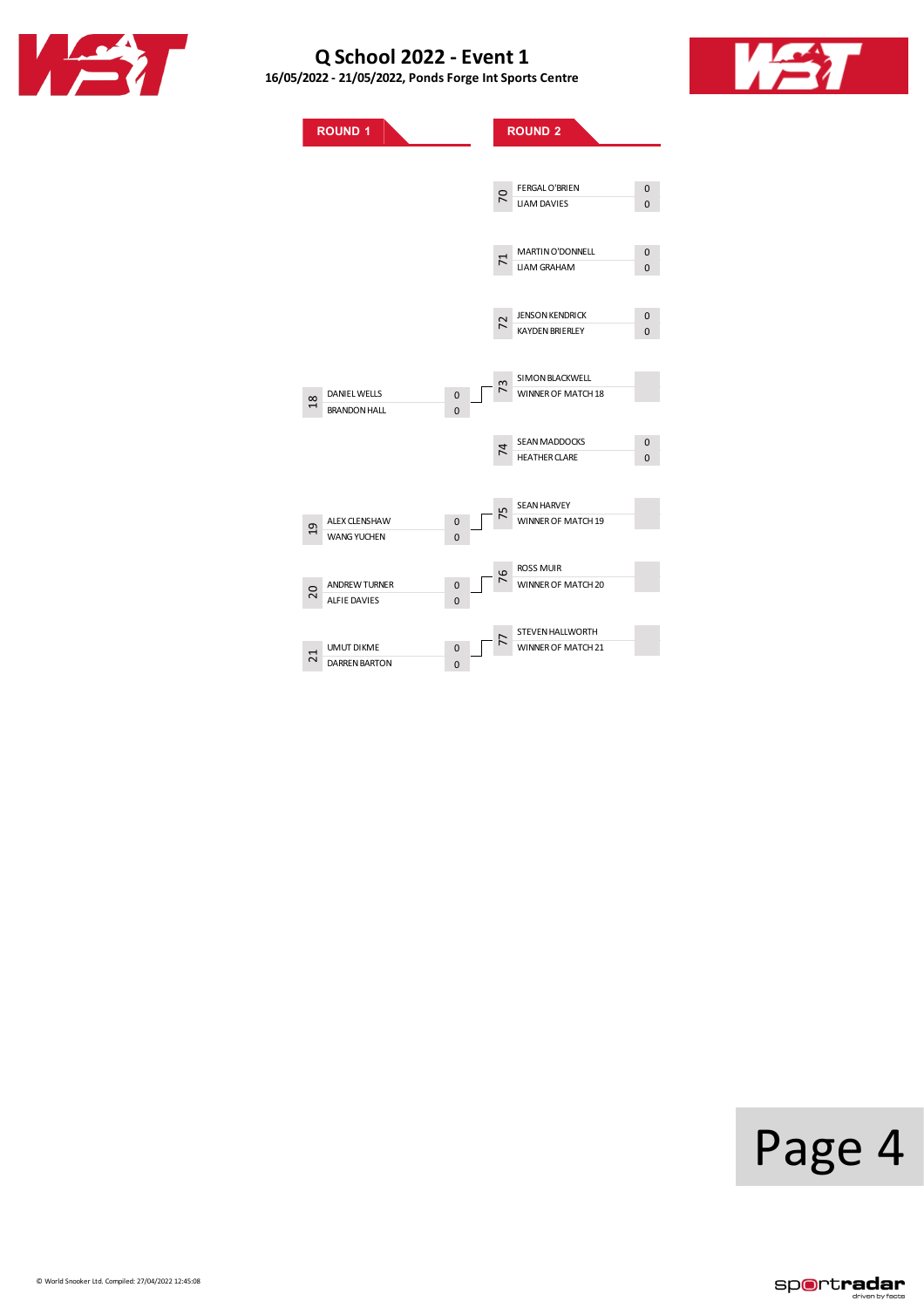

**16/05/2022 - 21/05/2022, PondsForge IntSports Centre**



**ROUND**<sub>1</sub> **ROUND**<sub>2</sub> JACK HARRIS 0<br>UMAR KHAN 0 UMAR KHAN LIAM PULLEN 0 SERGEY ISAENKO 0 MATTHEWGLASBY 0 PATRICK WHELAN ISA ISHTIAQ 0 CONNOR BENZEY SEAN MCALLISTER O 0<br>KHARAZCHI JAMSHID 0 KHARAZCHI JAMSHID SAQIBNASIR WINNER OF MATCH 22 ROSS BULMAN 0<br>RODNEY GOGGINS 0 RODNEY GOGGINS LUKE SIMMONDS 0 DANNY CONNOLLY 0 EDENSHARAV WINNER OF MATCH 23 ZAK SURETY WINNER OF MATCH 24 AARONHILL **83** WINNER OF MATCH 25 MICHAEL COLLUMB WINNER OF MATCH 26 BILLY JOE CASTLE 0<br>LEONE CROWLEY 0 LEONE CROWLEY 22 23 24 25 26 78 79 80 81 82 84 85

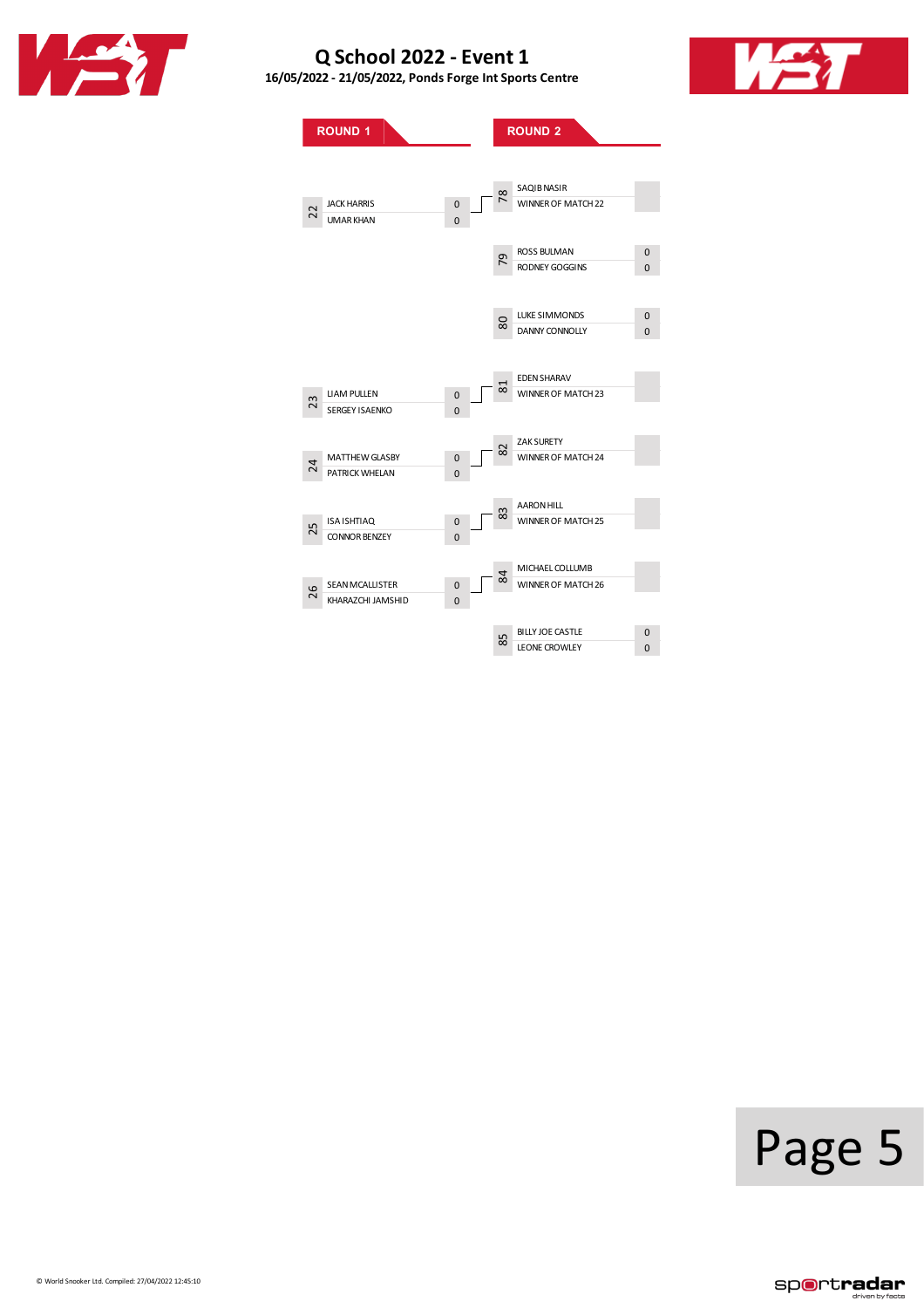

**16/05/2022 - 21/05/2022, PondsForge IntSports Centre**



**ROUND**<sub>1</sub> **ROUND**<sub>2</sub> MARKGANDERTON 0 RODION JUDIN JOHN FEARICK 0<br>JACK BRADFORD 0 JACK BRADFORD MARK VINCENT 0<br>SIMON BEDFORD 0 SIMON BEDFORD ANDY LEE 0<br>CHRIS TOTTEN 0 CHRISTOTTEN MARK BELL 0<br>AIDAN MURPHY 0 AIDAN MURPHY SCOTT BELL 0<br>
HALIM HUSSAIN 0 HALIM HUSSAIN NEALJONES 0<br>DANIEL WALKER 0 DANIEL WALKER NIEL VINCENT WINNER OF MATCH 27 RYANDAVIES WINNER OF MATCH 28 BRIANOCHOISKI WINNER OF MATCH 29 DANIEL WOMERSLEY 0<br>SIMON BEVZ 0 SIMONBEVZ 0 KURT MAFLIN WINNER OF MATCH 30 YUKIUCHANG MINNER OF MATCH 31 GAO YANG WINNER OF MATCH 32 IANMARTIN WINNER OF MATCH 33 27 28 29 30 31 32 33 86 87 88 90 92 93

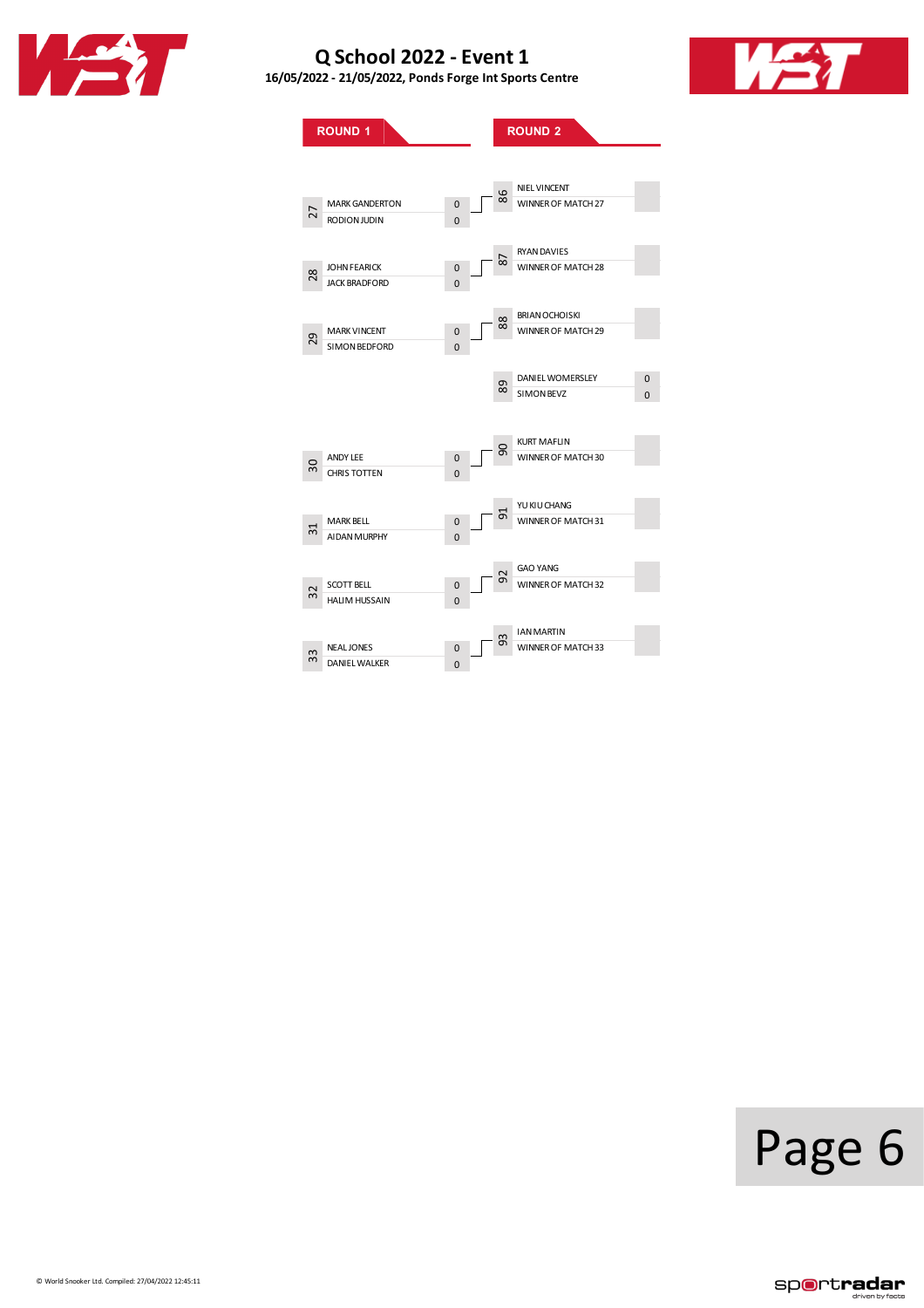

**16/05/2022 - 21/05/2022, PondsForge IntSports Centre**



**ROUND**<sub>1</sub> **ROUND**<sub>2</sub> JAMESSILVERWOOD 0 ROBERT READ M PHETMALAIKUL 0 GARETH EDWARDS 0 MARCSHAW 0<br>GEORGE PRAGNELL 0 ..<br>GEORGE PRAGNELL DARRYL HILL **DARRYL HILL** M<br>
JASON WRIGHT
0 ANDY NECK 0<br>
LUCKY VATNANI 0 LUCKY VATNANI CHAU HON MAN<br>
FERGAL QUINN
0 FERGAL QUINN KULDESHJOHAL WINNER OF MATCH 34 SUNNY AKANI 0 AMAAN IQBAL JOHNJ ASTLEY 0 MEHRAN MANESHGAR 0 MICHAELGEORGIOU WINNER OF MATCH 35 **FLORIAN NUESSLE** WINNER OF MATCH 36 ANDREW HIGGINSON **B**<br>WINNER OF MATCH 37 JOSHUA THOMOND WINNER OF MATCH 38 ROBBIEMCGUIGAN WINNER OF MATCH 39 34 35 36 38 39 94 95 96 97 98 100 101

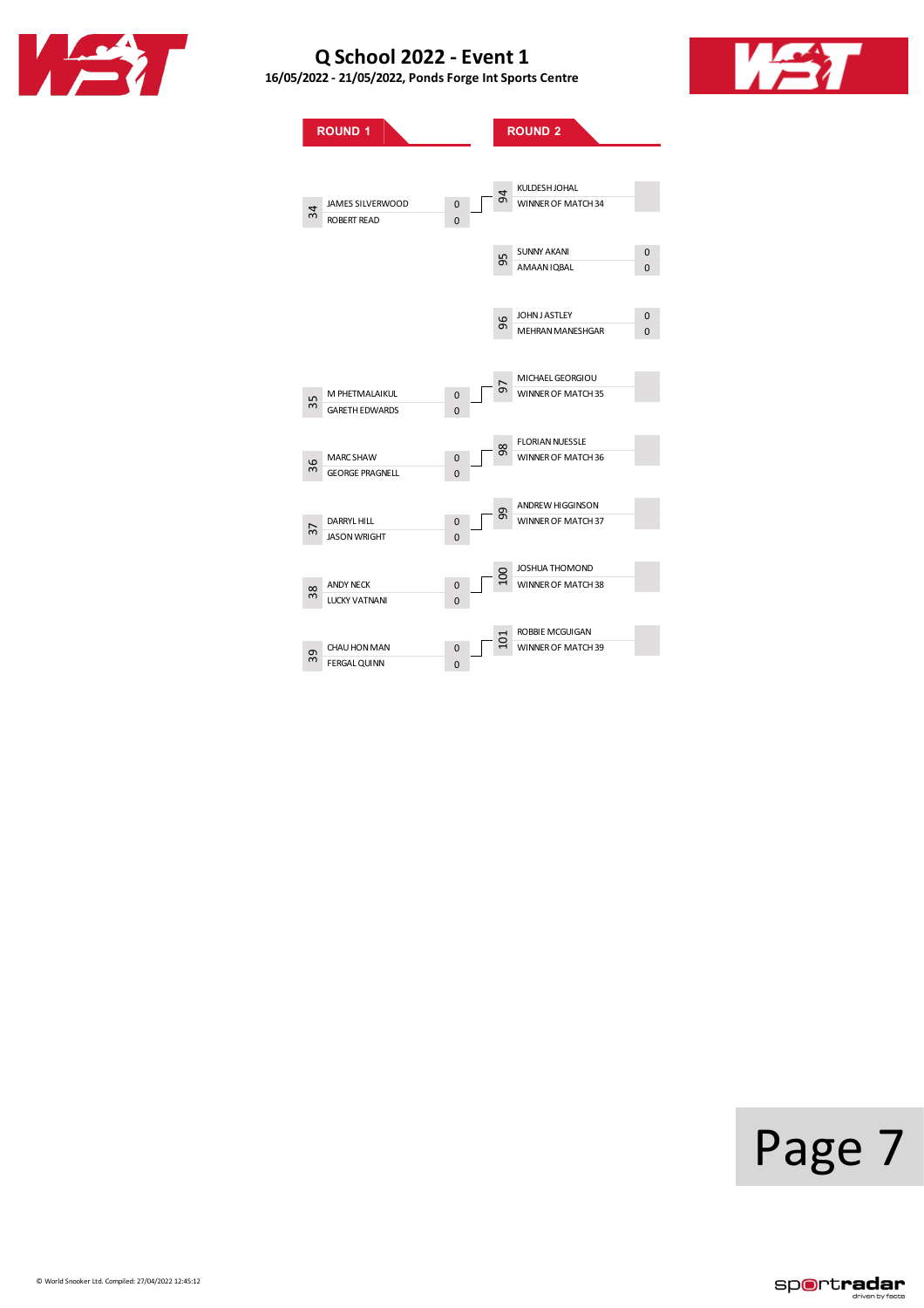





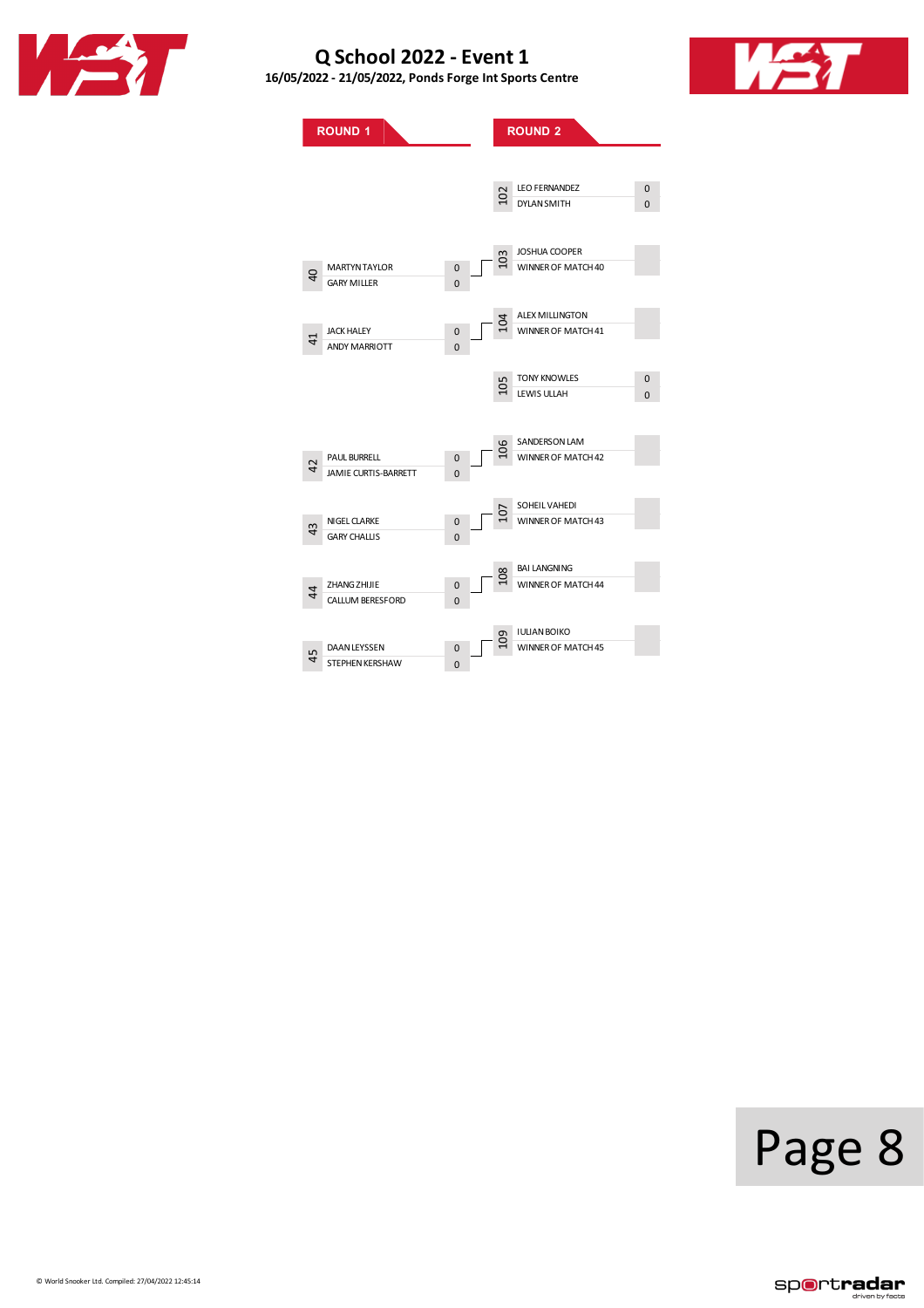





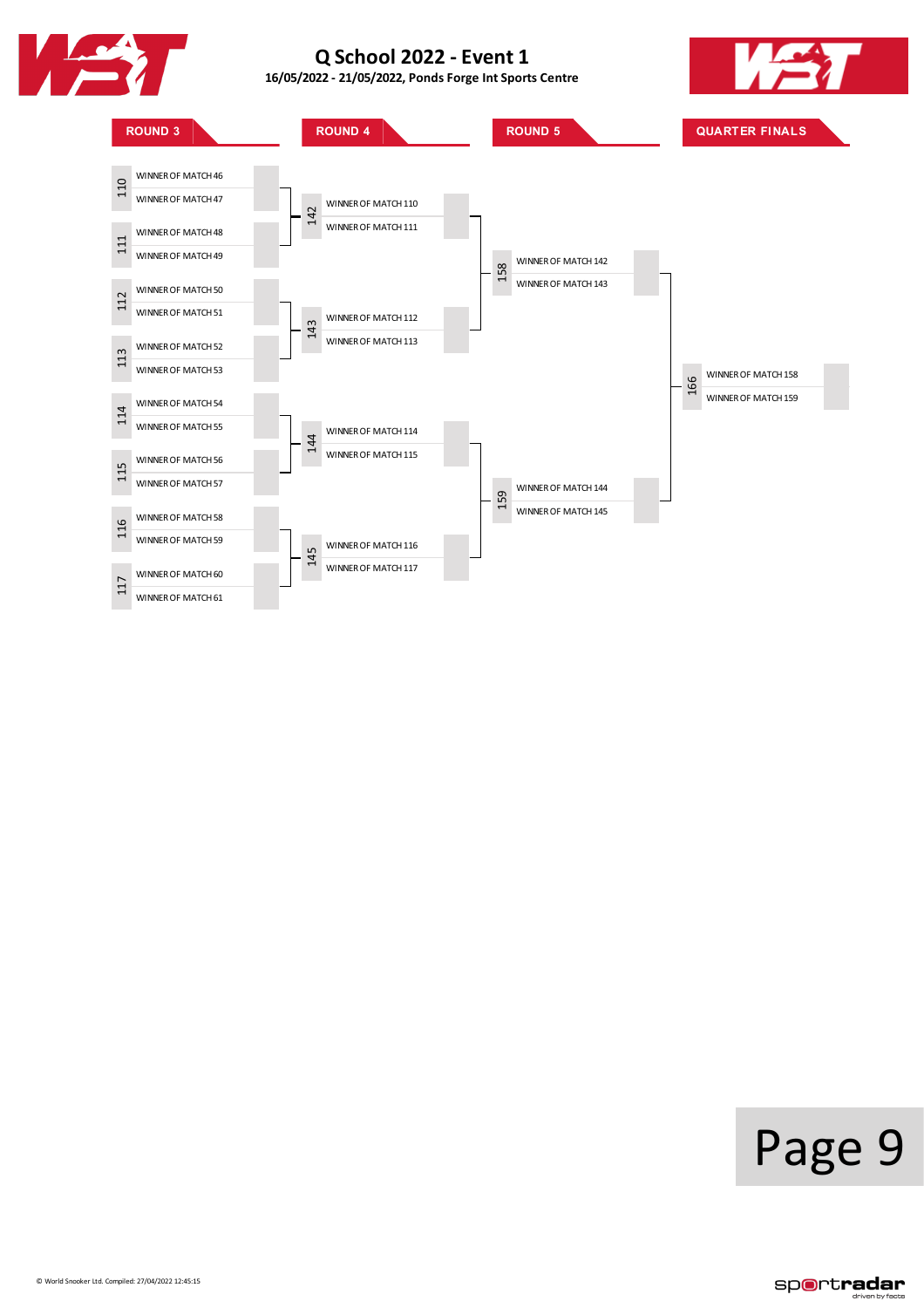

**16/05/2022 - 21/05/2022, PondsForge IntSports Centre**





# Page 10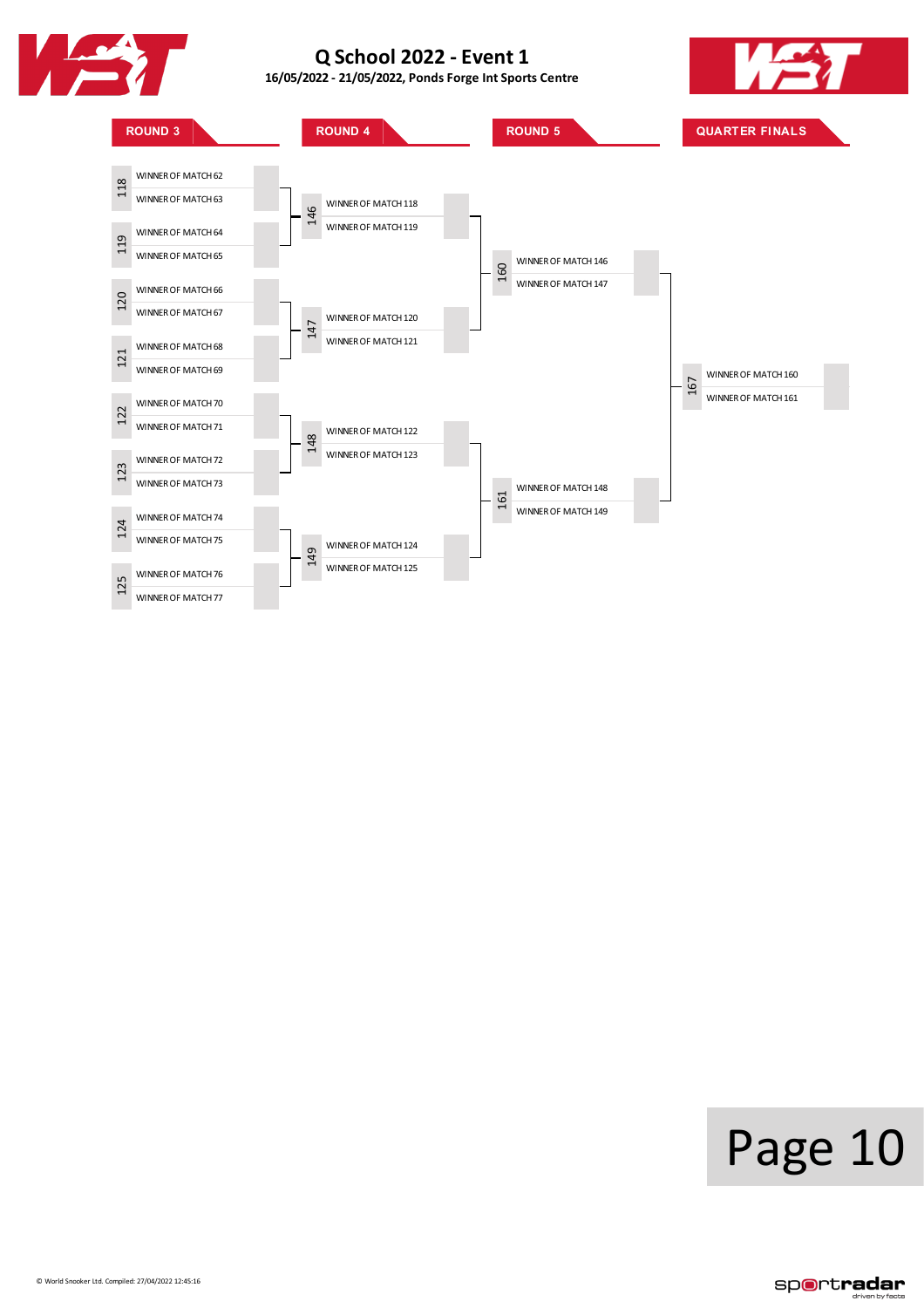

**16/05/2022 - 21/05/2022, PondsForge IntSports Centre**





# Page 11